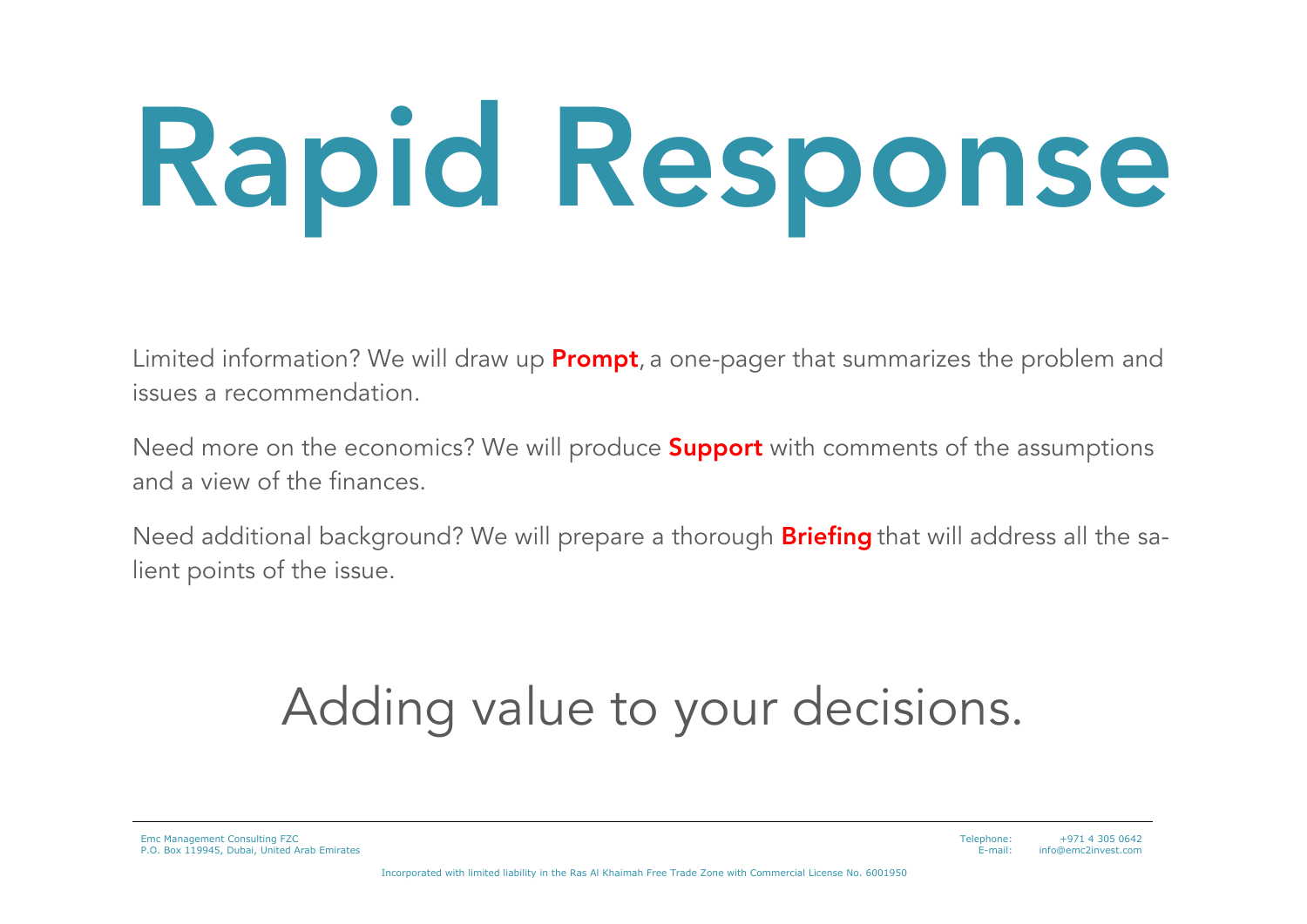## Rapid Response

| Product                                                                                                                                 | <b>Requirements</b>             |                                    |                              |                           |                         |                     |                |                                |                                  |                      |                                |                   |                      |                      | <b>Deliverables</b>          |              |              |                    | Format               | <b>Timing</b>          | <b>Price</b>                                                                                                                         |                                                                                                                                                                                      |                                                                                                                                                                                                                                                                |
|-----------------------------------------------------------------------------------------------------------------------------------------|---------------------------------|------------------------------------|------------------------------|---------------------------|-------------------------|---------------------|----------------|--------------------------------|----------------------------------|----------------------|--------------------------------|-------------------|----------------------|----------------------|------------------------------|--------------|--------------|--------------------|----------------------|------------------------|--------------------------------------------------------------------------------------------------------------------------------------|--------------------------------------------------------------------------------------------------------------------------------------------------------------------------------------|----------------------------------------------------------------------------------------------------------------------------------------------------------------------------------------------------------------------------------------------------------------|
| Rapid Response<br>packages are designed<br>to allow you the agility<br>and responsiveness to<br>make the most of your<br>busy schedule. | quest.<br>$\overline{6}$<br>uoy | about?<br>$\frac{1}{2}$<br>What is | you want to know?<br>What do | What have you in writing? | We need info about you. | We'll have to talk. | Recommendation | $\overline{\sigma}$<br>$\circ$ | calculatio<br>Basic Cost-Benefit | Summary<br>Executive | etailed calculation of economi | Market commentary | Review of incentives | Comment on structure | involved<br>omment on people | Governance   | Next steps   | Resources required | Executive assistance | services<br>Management | Our writing is to<br>the point. You will<br>quickly find what<br>you need. The<br>report will be sent<br>by email in .pdf<br>format. | We will be able to<br>start working as<br>soon as we get the<br>go-ahead from<br>you. We will,<br>however, not<br>engage our full<br>resources until we<br>have received our<br>fee. | Prices are net of taxes,<br>fees, customs or other<br>dues in your country.<br>Please make sure to pay<br>all costs and expenses for<br>banking and money<br>transfer, otherwise your<br>payment might not be<br>complete and we cannot<br>release the report. |
| <b>Prompt</b> $x \times x \times x$                                                                                                     |                                 |                                    |                              |                           |                         |                     |                | <b>XXX</b>                     |                                  |                      |                                |                   |                      |                      |                              |              |              |                    |                      |                        | 1 page                                                                                                                               | 24h                                                                                                                                                                                  | AED 10,000                                                                                                                                                                                                                                                     |
| Support x x x x x x x x x x x                                                                                                           |                                 |                                    |                              |                           |                         |                     |                |                                |                                  |                      |                                |                   |                      |                      |                              |              |              |                    |                      |                        | 2 pages                                                                                                                              | 48h                                                                                                                                                                                  | AED 15,000                                                                                                                                                                                                                                                     |
| Briefing xxxxxxx                                                                                                                        |                                 |                                    |                              |                           |                         |                     |                |                                |                                  |                      |                                |                   |                      |                      | <b>XXXXXXXXX</b>             |              |              |                    |                      |                        | Up to 10 pages                                                                                                                       | 1 week                                                                                                                                                                               | AED 35,000                                                                                                                                                                                                                                                     |
| <b>Project Management</b>                                                                                                               |                                 | X X                                | $\times$                     |                           | X X X X                 |                     |                |                                |                                  | $\mathbf{x}$         | $\mathbf{x}$                   |                   | $X$ $X$              | $\mathbf{x}$         | $\mathbf{x}$                 | $\mathbf{x}$ | $\mathbf{X}$ | $\mathbf{x}$       | $\mathbf{x}$         | $\mathbf{x}$           | Weekly updates                                                                                                                       | Project term                                                                                                                                                                         | Min AED 50,000/month*                                                                                                                                                                                                                                          |

Research can be done in the following languages: English, German, French, Spanish, Italian, Portuguese, Russian, Slovene.

Reports can be delivered in the following languages: English, German, French, Spanish and Slovene.

Our general terms and conditions are available on our website www.emc2invest.com and form an integral part of any advice and services we agree to deliver.

\*Project Management fees will be charged in accordance with a Project Management and Advisory Agreement. Fees will include a monthly commitment fee, the reimbursement of business class expenses and a completion fee that will depend on the achievement of agreed KPIs and milestones.

Contact us at info@emc2invest.com or +971 4 305 0642